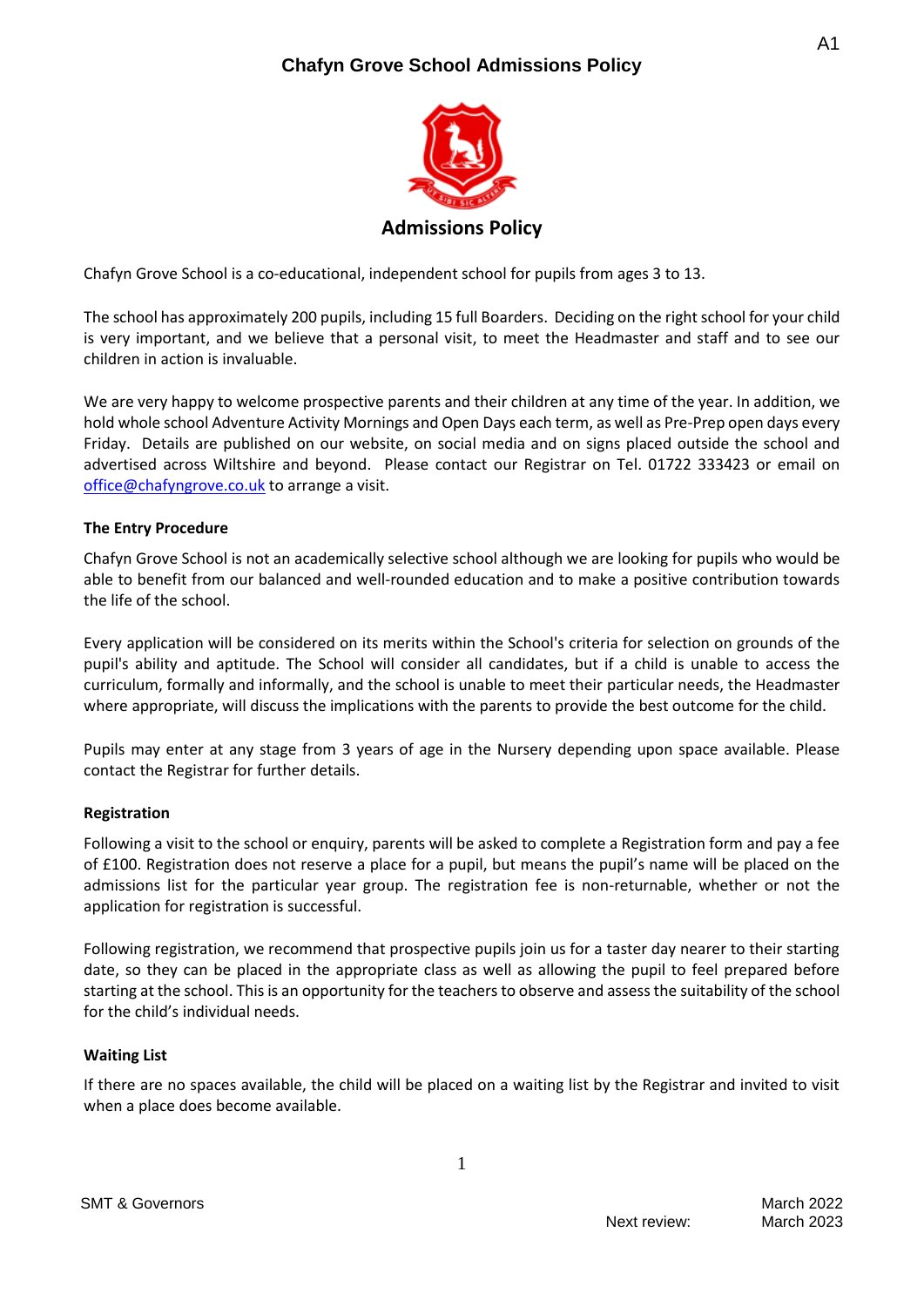# **Chafyn Grove School Admissions Policy**

Siblings of current pupils are given priority on the waiting list.

# **Formal Offer**

Once a place has been offered, an Acceptance Deposit of £500 will be payable and a contract will be entered into on valid acceptance by the parent of a formal written offer of a place at the School. A place is then reserved for the pupil after completion of the acceptance and payment of the Acceptance Deposit.

The Acceptance Deposit is returnable as a credit on the child's final term. On completion of the admission procedure, a contract exists between the school and the signatories on the acceptance form, as per the School's terms and conditions (available on the schools website or on request). Withdrawal of a child after this date would only be permitted if one academic term's notice is given in writing or if one term's fees are paid in lieu of notice. The notice must be received by the Headmaster by the first day of term. The Headmaster has the right to require at any time the withdrawal of a child whose behaviour or influence is, in the Headmaster's judgement, unsatisfactory or undesirable. In such cases fees are not remitted.

## **Fees**

Fees are payable termly in advance and are due by the first day of term.

Late payment of fees will incur interest charges at the rate of 1.5% per day from the date due. Monthly instalments to help parent' to budget for school fees are available through School Fee Plan and further details are available on the School's website.

# **Terms & Conditions**

Parents must carefully read the current Terms and Conditions (please refer to the School website) prior to signing the acceptance form and pay the required deposit. Once parents have signed the acceptance form, the School's Terms and Conditions become binding and a date of entry is agreed and confirmed in writing with the parents/guardians.

# **Bursaries**

Chafyn Grove School offers a limited number of bursaries to applicants who can demonstrate financial need through means-testing. Current parents who are experiencing genuine financial difficulties may apply for a bursary by completing a bursary form which is available from the Bursar. Parents will be required to provide detailed financial information to an external company, BAL Ltd, to ensure that bursaries are assessed fairly.

The award of a bursary will be assessed on an annual basis after which time the level of the bursary will be reviewed taking into account the parents' current financial circumstances. The award of bursaries is entirely at the discretion of the Headmaster and Governors. Further details are available from the Bursar.

# **Equal Treatment**

The School accepts applications from, and admits pupils irrespective of their gender reassignment, race, disability, sexual orientation, religion, belief or special educational needs and will not discriminate on these grounds. The School will treat every application in a fair, open-minded way. Please refer to the *Equal Opportunity Policy on the School's website for further information*.

Our aim is to encourage applications from candidates with as diverse a range of backgrounds as possible. This enriches our community and is vital in preparing our pupils for today's world.

2